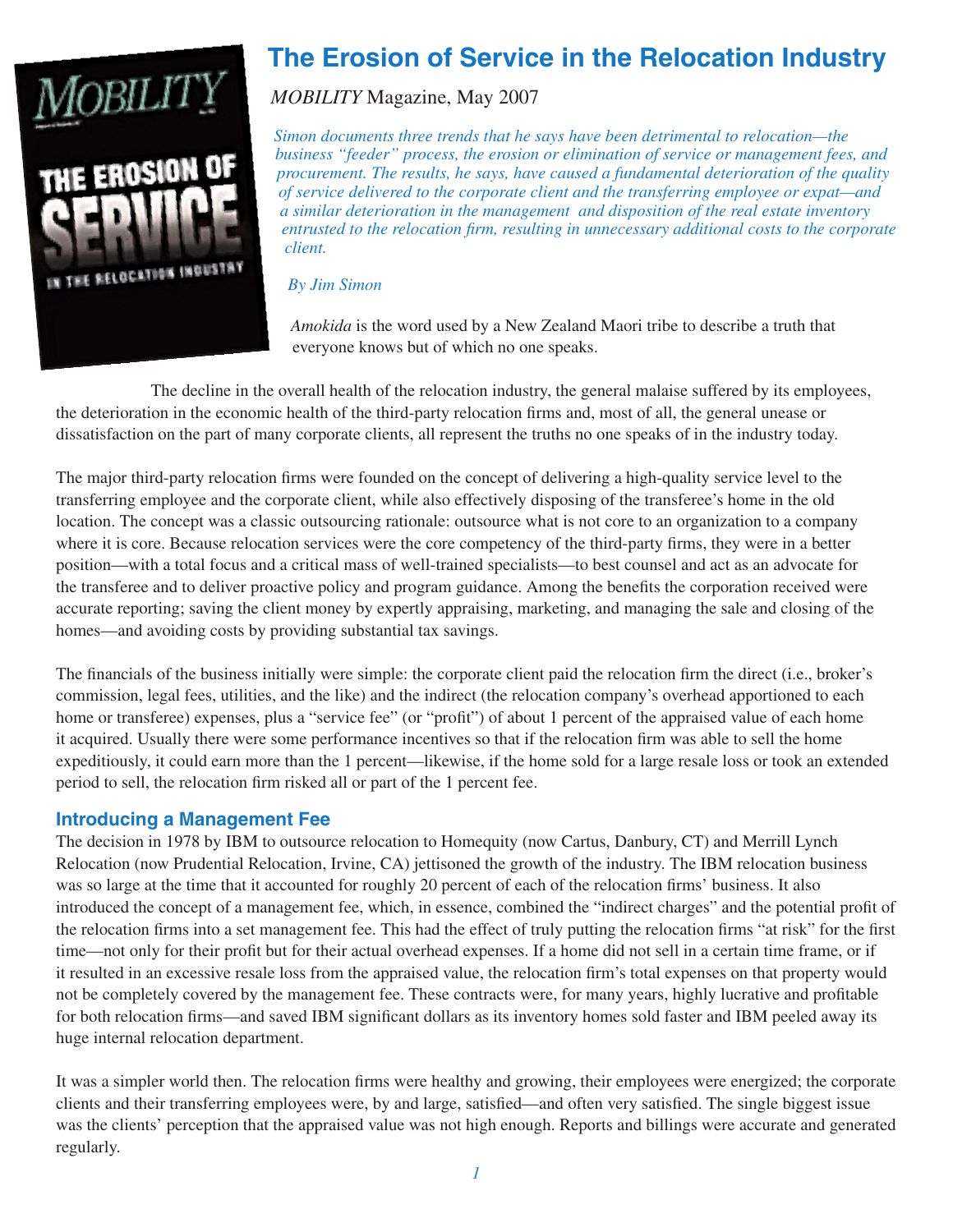### **Trends Develop**

Several trends have emerged to change the industry. First, relocation companies became mere appendages to what traditionally had been considered by them to be "downstream suppliers." Real estate, household goods, and mortgage companies were starting relocation companies or buying existing ones in order to feed business to those more significant or lucrative ventures. Household goods organizations entered the relocation business to "save" lost business with customers that had outsourced to relocation companies, thereby cutting their direct relationship to the corporate client. Of the top seven relocation companies (by volume, at least), all are attached to or owned by organizations whose primary or significant business is real estate, transportation, or mortgage services.

Anytime a business becomes ancillary or, worse, a "feeder" to another business deemed to be more significant or more profitable, there is trouble looming for that business. Typically, the business no longer is valued as it once was. The investments in technology, people, product research, and training begin to evaporate. Quality declines significantly because the business itself is not "valued" and is truly intended (despite the initial marketing claims of management) to feed the other, core business. The pressure to justify the money spent on the acquisition becomes too tempting and the strategy evolves to simply underprice its services. After all, the "big money" is in those other main businesses.

#### **Elimination of Fees**

This leads to the second major trend: the erosion and elimination of service or management fees paid to the relocation companies for U.S. domestic services. The relocation companies have seen the erosion and, in many of the largest corporate accounts, the complete elimination of the service fee. The expectation is that the firm will meet its financial needs (overhead and profit) through the referral fee charged to real estate brokers from the referral of the departure and, in varying degrees, destination properties. In many cases, the relocation firm was, through various avenues, already benefiting from the referral fees, so this was a huge loss of revenue for the third-party firms. The news gets even worse: some relocation companies actually have offered and paid significant upfront payments to the corporate client in return for the business—and the ongoing privilege of servicing the client for no service fee.

This fee erosion and upfront payment situation is being accelerated by the third major trend: corporations' utilization of their procurement departments and expertise to help select the relocation supplier and negotiate the terms.

#### **The Mobility Purchasing Process**

The typical mobility purchasing process for corporations involves a "good cop/bad cop" routine. As, admittedly, an oversimplification for purposes of brevity, human resources (HR), the ultimate user and "owner" of the relationship, turns the RFP and negotiation over to procurement after assuring the potential "vendor" that HR really is the decision-maker and that service quality and capabilities will be a major factor in the selection process. Procurement then takes over and assures the vendor the precise opposite: low price will be necessary to win the contract. Once the preferred supplier has been "beaten down"—aided by the relocation firms' insecurity caused by the RFP process, previous service issues, the complete lack of focus on profitability, a total inability to inject a focus on the "value" of its services (perhaps believing they can raise the fees later or change the "mix" of services) or simply because of irrational exuberance—the relocation firm eagerly accepts and proudly publicizes the deal. HR emerges again to take charge of the ongoing relationship with the provider—only to be surprised at the resulting mediocre or unacceptable service delivery. Procurement disappears—until the next round of negotiations—and has no day-to-day responsibility, accountability, or involvement in the relocation process.

#### **Cutting Costs and Pricing Problems**

The relocation companies have tried to "rationalize" the eager acceptance of this pricing by fantasizing about the savings through technology (self-service, increased efficiency, greater productivity) or synergistic business model (also known as "hidden costs" or "revenue streams"). Savings from technology have been spotty, at best. In some cases, poorly conceived technology has made it problematic for some firms to even produce a timely and accurate bill or report—let alone atone for the loss of fee revenue.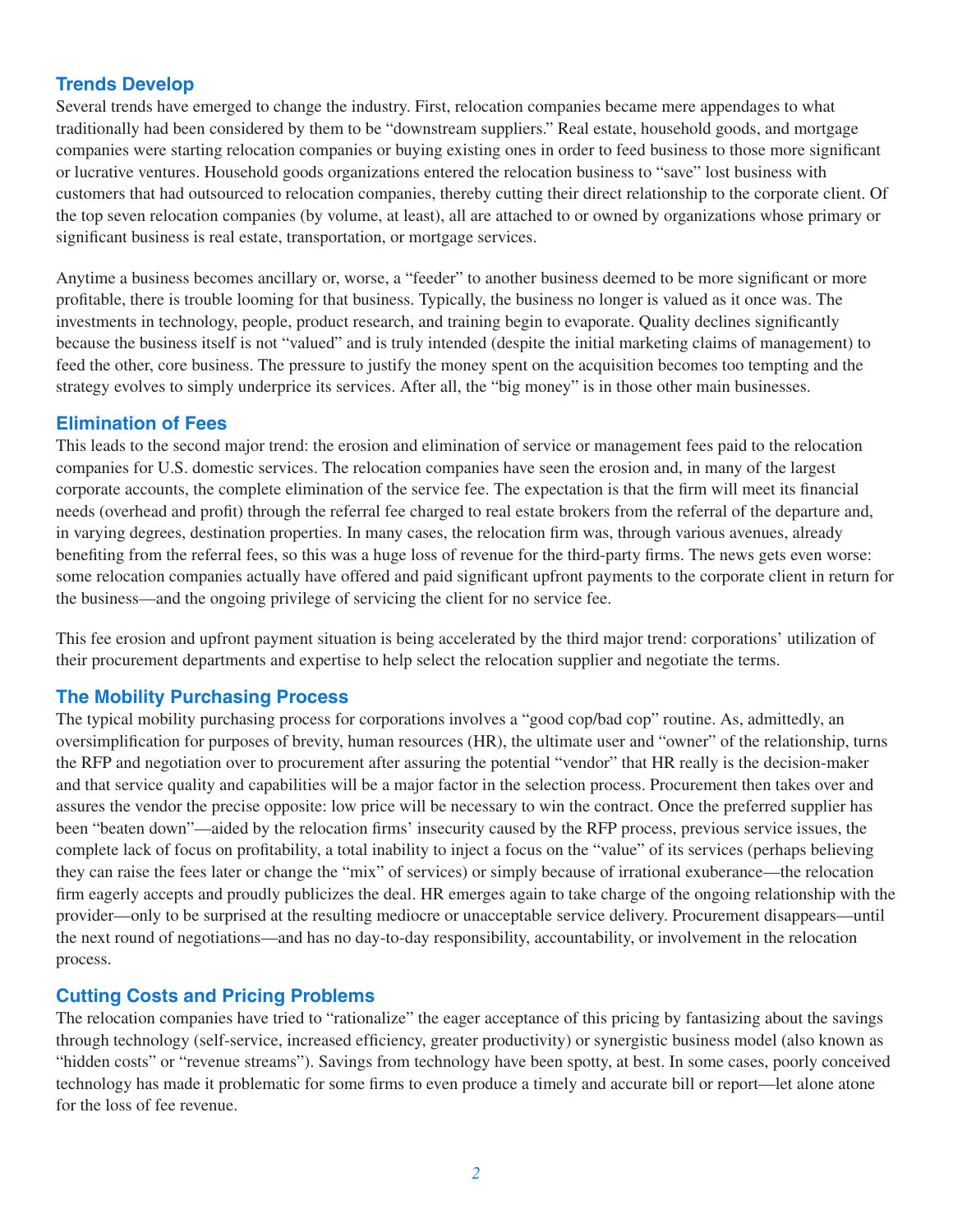Some of this is because of the lack of proper technology investment over the years—again, a common symptom of businesses that are not valued on their own. The additional "revenue streams," often hidden but ultimately paid by the client, usually come through such sources as closing or title fees and "marketing agreements" between a relocation company and other downstream suppliers, such as mortgage companies.

Mostly, however, relocation companies simply have had to dramatically cut costs to survive. Some have been successful in creating enough scale to have an efficient, high-volume business with minimal customization (except for their largest accounts) and a solid financial return. Many, however, have attempted to continue to do business the way they did 20 years ago—but without the same revenue or return.

As a result, these relocation firms have seen a steady decline in profitability while they attempt to reduce their costs. To make matters worse, some firms are trying to reduce their costs while globally expanding. For too many third-parties, cutting costs has meant throwing everything overboard that is not absolutely necessary for survival. It also has meant eliminating the very things that made them unique or successful in the first place—their talent and expertise. In too many relocation firms, for example, training is nonexistent (despite the urgent needs presented by the expansion of U.S.-based relocation companies into the global markets).

The results of all this are a fundamental deterioration of the quality of service delivered to the corporate client and the transferring employee or expat—and a similar deterioration in the management and disposition of the real estate inventory entrusted to the relocation firm, resulting in unnecessary additional costs to the corporate client.

Much of this has been shielded from the corporate client because of the low return rate of customer surveys, the loss of relocation-savvy in-house personnel after waves of corporate outsourcing, the decade-long great real estate market and the narrow focus of procurement on fees (partly because of the virtual impossibility of comparing the direct operating costs of homes acquired by relocation firms to any reliable "control" group) instead of overall operating costs incurred through the relocation firm.

#### **Service Levels**

The perception of a declining level of service has been an undercurrent within the industry for the last several years mirroring the time frame of the industry's "takeover" by real estate, mortgage, and household goods suppliers and the ensuing fee deterioration. It is interesting to note that, in my personal experience, virtually every relocation company reports service satisfaction levels (from the transferred employee) of never lower than 92 percent and never higher than 98 percent. The low number is the minimum acceptable number that could be reported in an RFP without being laughed at, and the higher number is the highest that could be reported and still be credible. The problem is that almost no one within the front lines of relocation companies and their corporate clients truly believe that the service levels are that high.

A widespread perception is that the service has eroded from being a true advocate with proactive guidance for the transferee to one of "coordination" of increasingly expanding, multiple suppliers with no one really in charge. This is a logical result of the decreased staffing and increased caseload of the counselors who work with the expats and transferees. As a result, corporations just are not satisfied with the level of service they are receiving from their third-party supplier and many of the third-parties are not satisfied with the level of service they are providing.

When a relocation company has to cut significant costs, it really only has one place to go. In my experience, nearly 70 percent of a typical relocation company's costs are its people. The easiest way for a relocation company to cut its costs and overhead is to eliminate the very ingredient that is indispensable to its service—the people who deliver it. So, as a procurement person looks to the company that has the lowest fees, it naturally is going to the supplier with the fewest and least experienced people proportionately dedicated to delivering the very services they are buying. Much of this rationalization for fewer people has been masked under the name of increased "productivity," but the reality is that it is mostly fewer people struggling to deliver an increasingly complex service and just not able to do it as well as they know they should.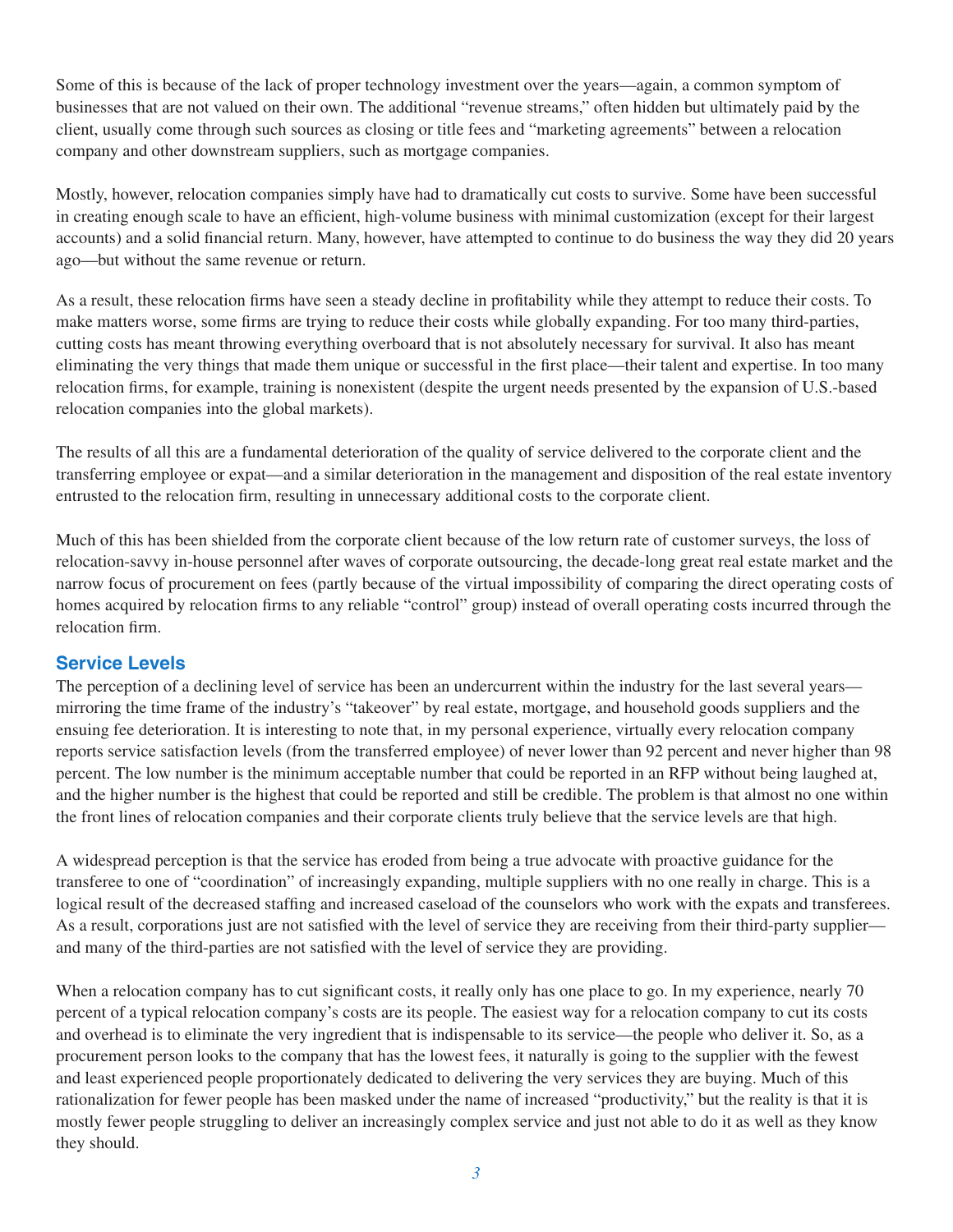# **Staffing**

In addition to cutting back on customer service personnel or counselors, relocation firms will eliminate staff from the area responsible for managing the disposition of the client's inventory or acquired homes. This tends to be less visible to clients because it is perceived as a "back office" function that can be pushed off to the real estate broker. The outcome of cuts in this "back office" function, however, can be costly to the client.

There is a direct correlation between the expert, objective management of inventory homes (proper pricing, broker selection, determining the marketing strategy, ensuring the home is in proper condition, managing the broker to ensure maximum exposure, and the like) and the resale costs. It also is well-known that the homes that are inspected by the relocation company—not just the broker—will sell quicker. But all these functions require people.

This was a major rationale for the original argument to companies to outsource to relocation firms: they had the expertise and people to manage inventory more effectively and, therefore, would save the company money. While relocation companies slash costs so they can cut their fees, they eliminate these specialists and, therefore, increase the caseload of the people remaining. The result? Homes are less likely to have an actual "marketing strategy" and are not "managed." They rarely are inspected personally by an actual employee of the relocation firm. The implication of all these issues is simple: the client's homes, adjusted for the market, will take longer to sell and will sell for less, thereby increasing the costs.

So, as corporate clients and their procurement teams have focused on minimizing or eliminating a relocation firm's service fee, the big money is going out the back door in additional inventory home costs. Yet the service fee that is so vital to the health of a relocation firm is a miniscule percentage of the total costs of a relocation.

# **Making Pizza Cheaper**

The strategy of many of the relocation firms reminds me of the great pizza analogy of Gordon Bethune, former CEO of Continental Airlines. He said, "If you're being rewarded for finding ways to make pizza cheaper, eventually you'll take the cheese off. You'll make it so cheap that people won't eat it."

Too many relocation companies are in danger of forgetting why the industry became successful: service and saving companies money. If these firms continue with their strategy of "buying the business," not valuing their services and, in turn, cutting out vital infrastructure, they will be in danger of taking the "cheese off" and undercutting their reason for existence. In the process, they also will put themselves out of business or choose a more "graceful" exit through a takeover by a healthier competitor.

Many of these firms are now in the midst of a vicious cycle of undervaluing and under-pricing the business, adjusting their cost structure to accommodate the low pricing, watering down their services, delivering mediocre service and then having to cut their price further at renegotiation time (or sooner!) to simply retain the business. The client, likewise, is unwilling to raise the supplier's fee because of the lackluster service. The downward spiral then just perpetuates itself.

Where do we go from here? First, I believe relocation companies must pull back from the predatory and fiscally irresponsible pricing practices of some of the worst offenders. The seriously declining real estate markets no longer will forgive some of these pricing excesses. Today's firms will be forced to reevaluate the fundamental financial foundation of their business. Ultimately, relocation firms need to determine if they have a truly differentiated product with value-added quality service that justifies a reasonable service fee that allows them to make a good margin—or, equally viable, are they selling a "commodity" in which a lower fee is justified—but those firms will have created a standardized process whereby they deliver a competent and reliable service and have the size and scale to achieve solid financial returns.

The companies that fall out will be the firms that try to straddle both camps and misjudge or delude themselves into believing they are delivering a differentiated product when, in fact, it is a commodity. Those firms are the ones that have failed to recognize that they have taken the cheese off of the pizza but still are trying to charge gourmet prices and cannot figure out why no one is buying.